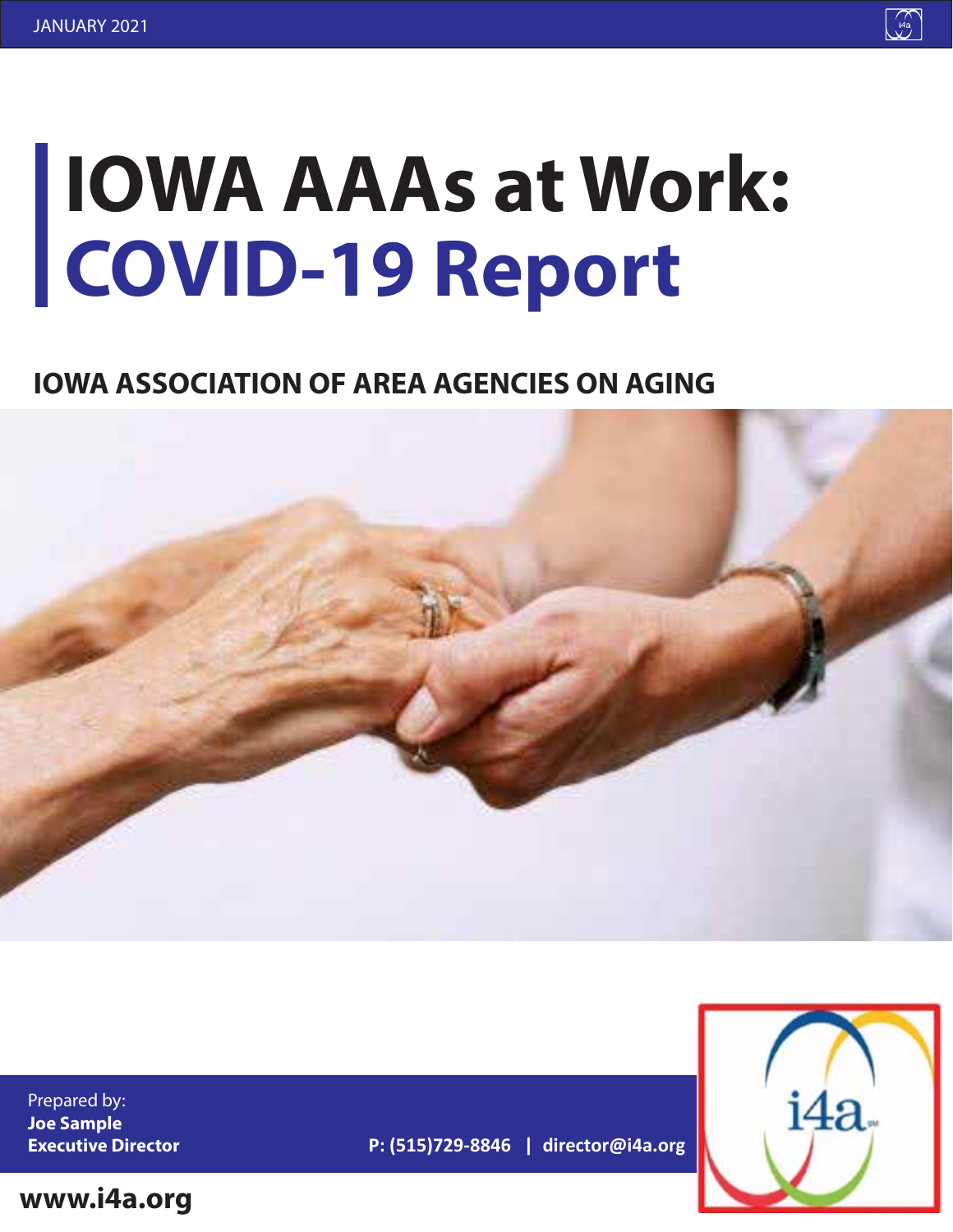# **NEEDS RESPONDING TO**

## **Older Iowans and COVID-19 Response**

Older Iowans (age 60 and over) represent  $17\%$ <sup>1</sup> of Iowa's total population and remain the most vulnerable to serious illness related to COVID-19. In Iowa, 93% of the COVID-related deaths have been older adults. ²

Federal funding was provided through the Families First Coronavirus Response Act (FFCRA), the Coronavirus Aid, Relief, and Economic Security (CARES) Act, and emergency response funding flexibility through the Support Older Americans Act of 2020, which reauthorized the Older Americans Act. This additional funding and administrative flexibility assisted Iowa's aging network in rapidly responding to the safety needs of older Iowans.



*"When confronted with the dangers presented by COVID-19, Iowa's Area Agencies*  on Aging responded immediately, collaboratively, and creatively to offer options *to keep aging Iowans safe, secure and supported in their own homes. We share this publication with you to highlight our successful interventions."*

**- Kelly Butts-Elston, President, i4a Board**

1) State Data Center of Iowa & Iowa Department on Aging (May,2020). Older Iowans: 2020. Accessed: https://www.iowadatacenter.org/Publications/older2020.pdf 2) State of Iowa (2020). COVID-19 in Iowa: Outcomes Analysis (Deaths) Dashboard. Retrieved 1/7/2020. https://coronavirus.iowa.gov/pages/outcome-analysis-deaths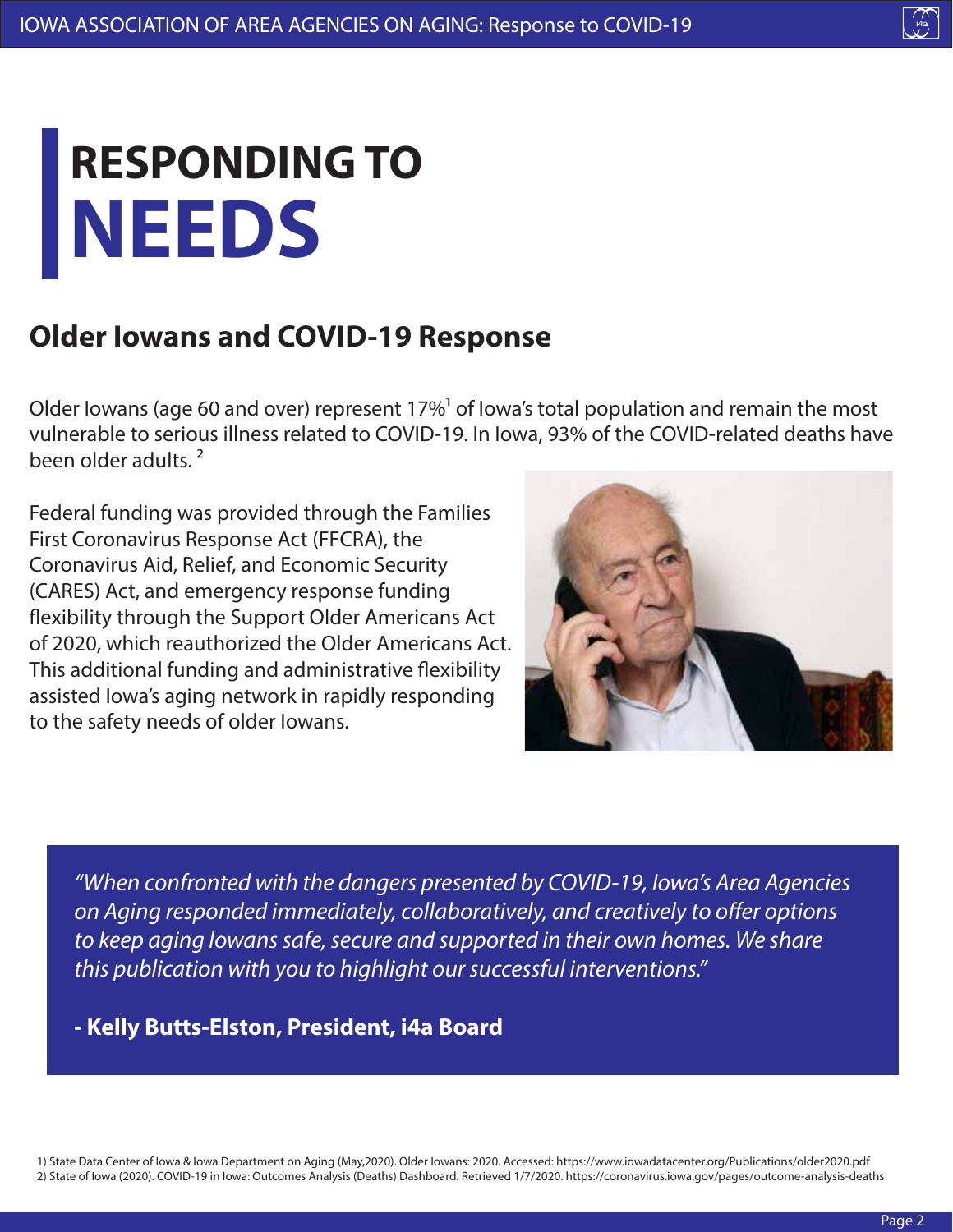## **Iowa's Area Agencies on Aging**

Iowa's Aging Network was established by the U.S. Congress under the Older Americans Act of 1965 and was reauthorized to provide services, supports, and advocacy under the Support Older Americans Act of 2020. Iowa's six Area Agencies on Aging (AAAs) are designated by the Iowa Department on Aging to provide information and referral assistance, coordinate a wide range of home and community-based programs and services, and advocacy within their respective Planning and Service Area (PSA).

Programs and services are available for older adults over the age of 60, adults with disabilities, and family caregivers. LifeLong Links (866-468-7887) is Iowa's Aging and Disabilities Resource Center that provides statewide, coordinated access to local supports and services.

#### **Area Agencies on Aging Contact Information**

| PSA 1: Elderbridge Area Agency on Aging    | 800-243-0678 |
|--------------------------------------------|--------------|
| PSA 2: Northeast lowa Area Agency on Aging | 800-779-8707 |
| PSA 3: Aging Resources of Central lowa     | 800-747-5352 |
| PSA 4: Heritage Area Agency on Aging       | 800-332-5934 |
| PSA5: Milestones Area Agency on Aging      | 855-410-6222 |
| PSA 6: Connections Area Agency on Aging    | 800-432-9209 |



 $\widehat{A}$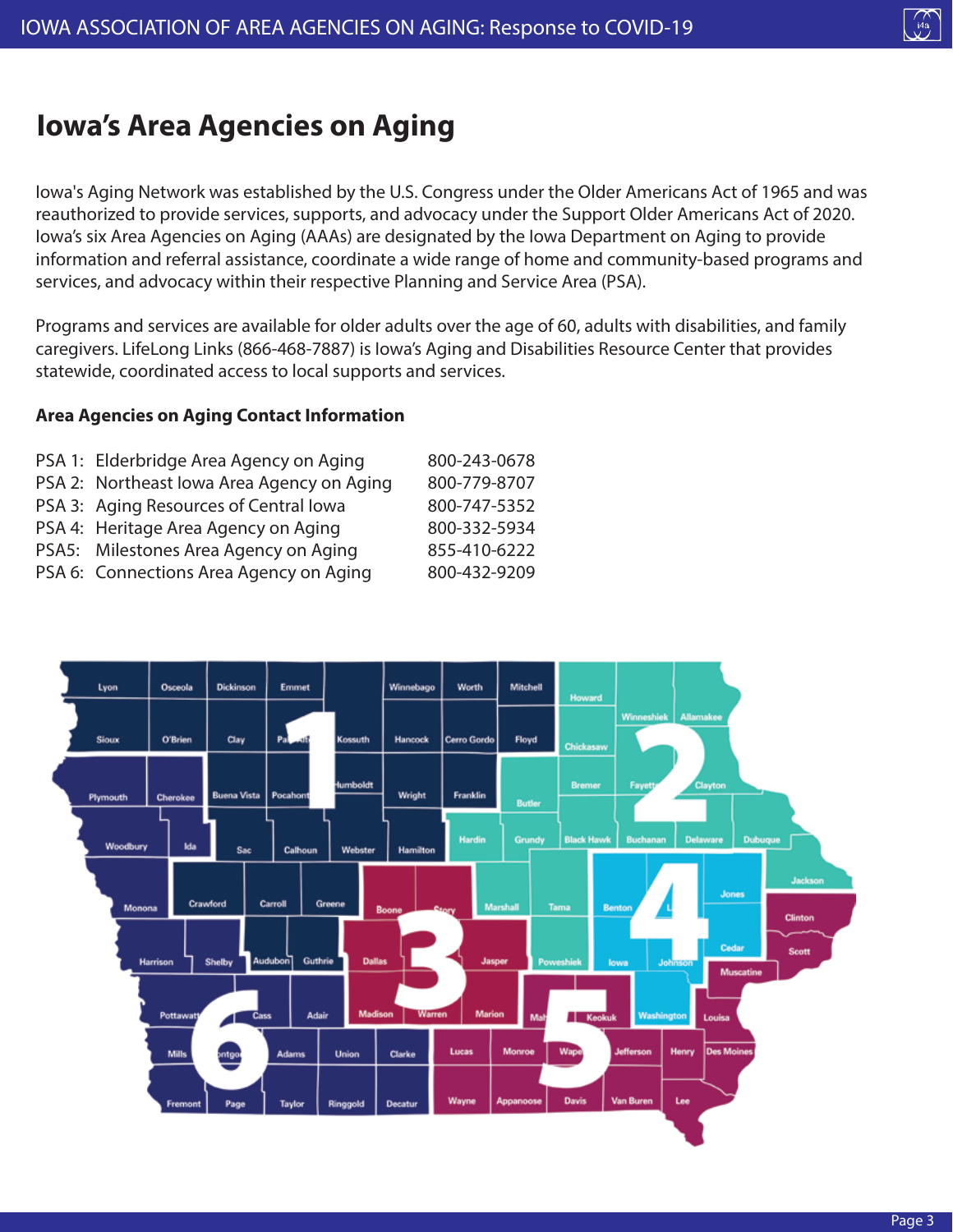# **RESPONSE RAPID**



#### **Iowa's AAAs rapid response to meet the needs of older Iowans included:**

#### **Advocacy**

• Statewide Workplace Framework that protected AAA staff, older adults, and the general public.

• Advocacy for CARES Act funding that provided \$2 billion in relief for aging networks throughout the United States.

#### **Example 2 Advocacy efforts resulted in over \$12 million in relief for Iowa's aging network.**

#### **Meals**

- Closed congregate meal sites
- Provided congregate meal site participants with home-delivered meals

• Substantially increased access to home-delivered meals for older Iowans who reported a need for food and to ensure their safety

- **Established "grab-and-go" or "drive-by" meals to increase access to food**
- **Created and delivered shelf-stable, multi-day meal packs and/or food boxes**
- Established safety protocols for deliveries to ensure the safety of meal recipients and of volunteers and staff

### **LifeLong Links and Information/Assistance & Referral**

• Have responded to a significant increase in calls from individuals seeking additional AAA services and supports

**> Staff have worked remotely while meeting increased demand** 

#### **Safety and Assurance Calls**

- Staff, contractors, and volunteers maintain regular contact (every 7-10 days) with all individuals receiving services to confirm their safety, ensure that they have the food and services they need, and provide additional mental health comfort to combat fears and social isolation
	- **More frequent contacts are made for individuals who have complex needs or as requested**
	- **Along with safety-check calls, elder abuse specialists have worked to be readily available to support the safety of older Iowans experiencing or at risk-of experiencing elder abuse**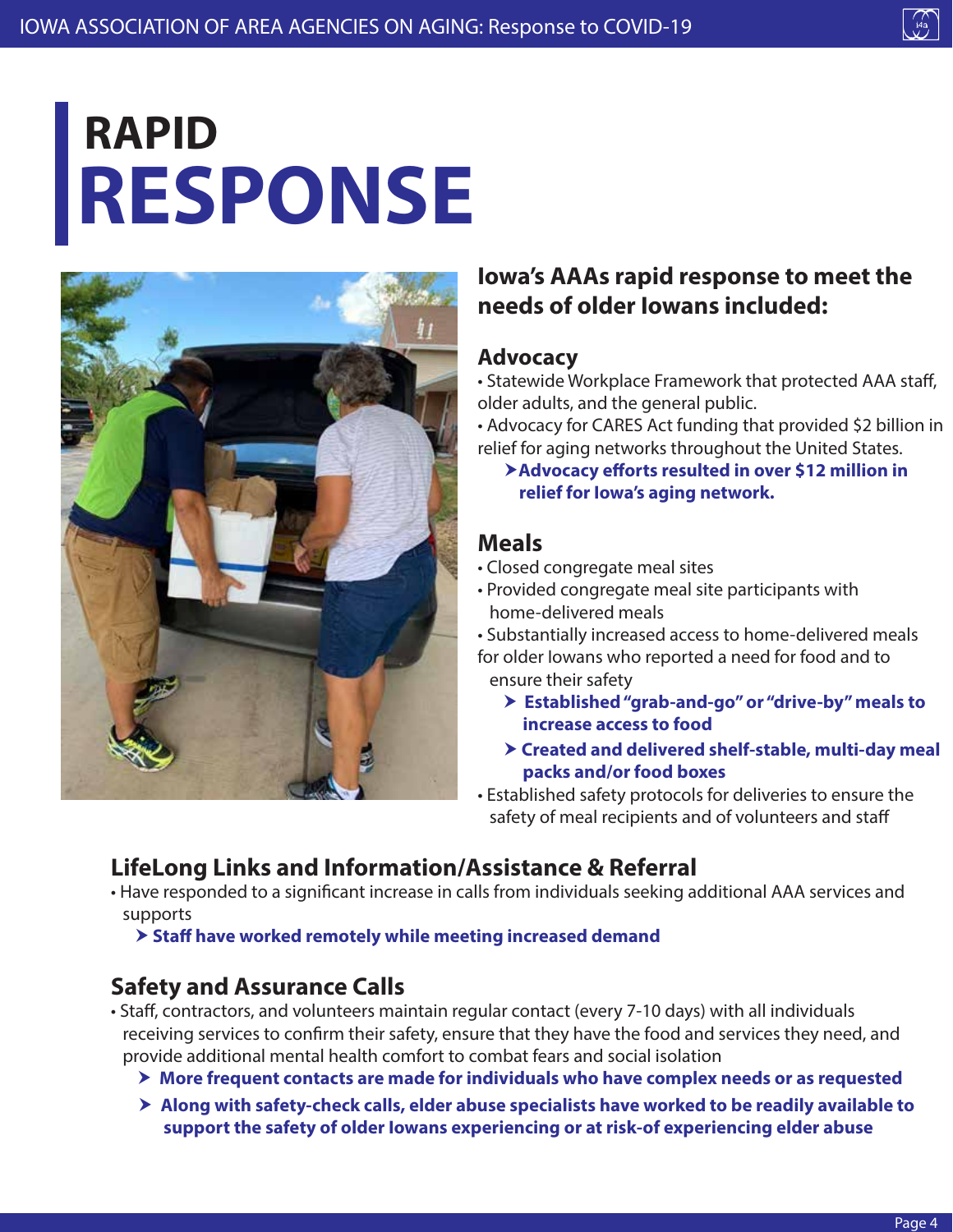# **SOLUTIONS INNOVATIVE**

- AAAs have entered collaborative arrangements with local restaurants, grocers, pet food producers, and volunteer networks to meet the needs of individuals across the state, which have established innovative partnerships that may be sustainable past the COVID-19 public health crisis
- Raised scam and elder abuse awareness through social media alerts
- Enhanced use of technology to reduce social isolation and improve health
	- **Wellness sessions through Facebook, Zoom and conference calls**
	- $\triangleright$  **Easy-to-fix meals based on ingredients that are likely available in the home through Facebook and other social media**
- Caregiver support groups through conference calls
- Enhanced coordination with mental health and disability partners (e.g., MHDS regions, Easterseals Iowa, Iowa Compass) to meet the needs of adults with disabilities
	- $\triangleright$  **Increased donations, material aid support, and reassurance support efforts**
- Increased efforts to connect with local farmers and food-chain suppliers to develop ongoing, sustainable partnerships
- Enhanced collaboration with local food banks and pantries
- Increased community coordination efforts through public-private partnerships (e.g., coordination for use of hotel for COVID-19 positive individuals)

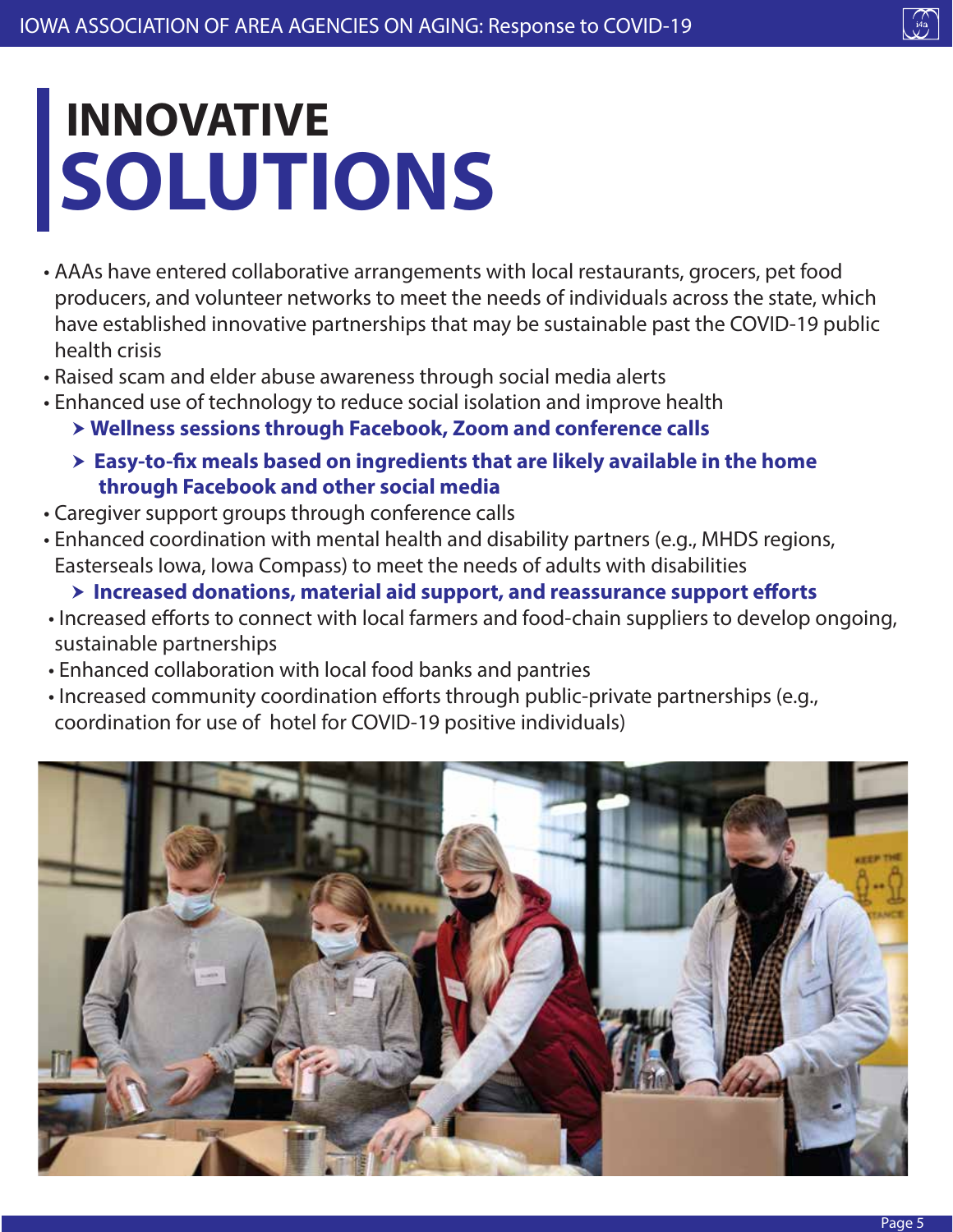# **RESPONSE** FOOD INSECURITY Nutrition







*"Milestones's most unique challenge was probably in our nutrition program. Milestones prepares the meals for most of our counties (14 of 17). Between mid-March and April, we halted daily hot meal delivery to reduce exposure, coordinated with food suppliers and food banks, and set up shelf stable assembly lines, creating and delivering food boxes across the region... Simultaneously, Milestones cooks were realigning to mass produce frozen meals, and we began delivering multiple meals once or twice per week. Within a short timeframe, nutrition staff completely turned the Milestones nutrition operation around with entirely different products and strict protocols, processes, and delivery procedures ('turning the barge on a dime')."* 

#### **-Becky Passman, CEO, Milestones Area Agency on Aging**

*"Aging Resources' providers have continued, without interruption, to prepare and serve hot, home-delivered meals and 'Grab & Go' meals at the former congregate dining sites. The monthly average for our eight county service area is 47,350 meals. We have also partnered with Hy-Vee and 5 Spice Sisters Asian Meals to provide meals, especially meals that are culturally appropriate."* 

#### **-Carol Schmidt, Nutrition Services Director, Aging Resources of Central Iowa**

*"When the pandemic reached Iowa, Northeast Iowa Area Agency on Aging immediately took action to get vital nutrition delivered safely to older individuals in our service. We adjusted from daily meal delivery to weekly frozen meals to limit contact for both our volunteers and clients. To reach rural areas throughout Northeast Iowa, we developed new partnerships with local restaurants, grocery stores, and vendors. Through these partnerships, we were able to help older individuals remain safely at home and limit their exposure*  to the virus and help out community businesses also affected by the *pandemic."* 

**-Mike Donohue, CEO, Northeast Iowa Area Agency on Aging**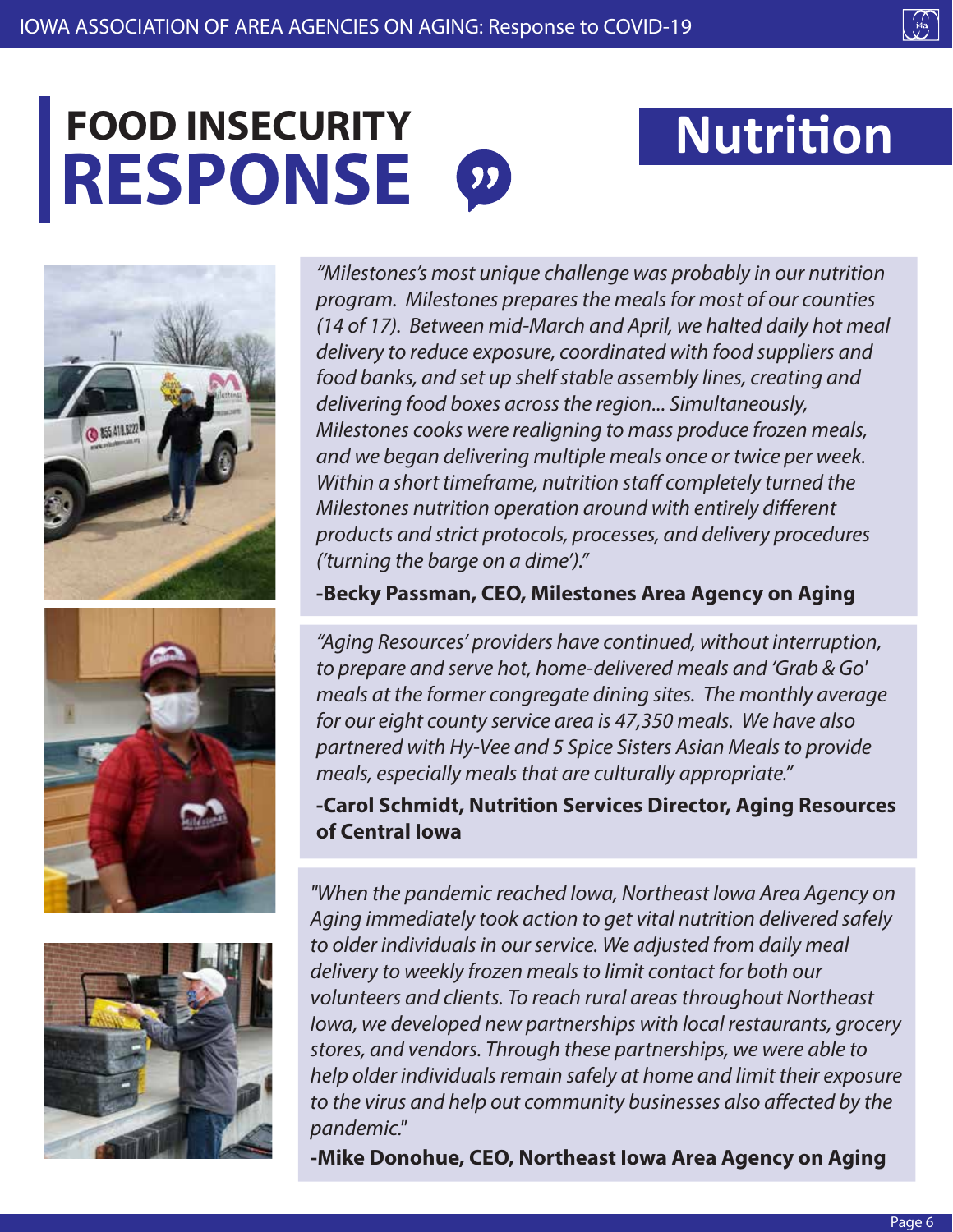

## **NUMBERS RESPONSE BY THE Home Delivered Meals**



**The Area Agencies on Aging delivered meals across the entire state servicing every county in Iowa.**



**Iowa AAAs were able to offer expanded access for over 11,000 home delivered meals.**

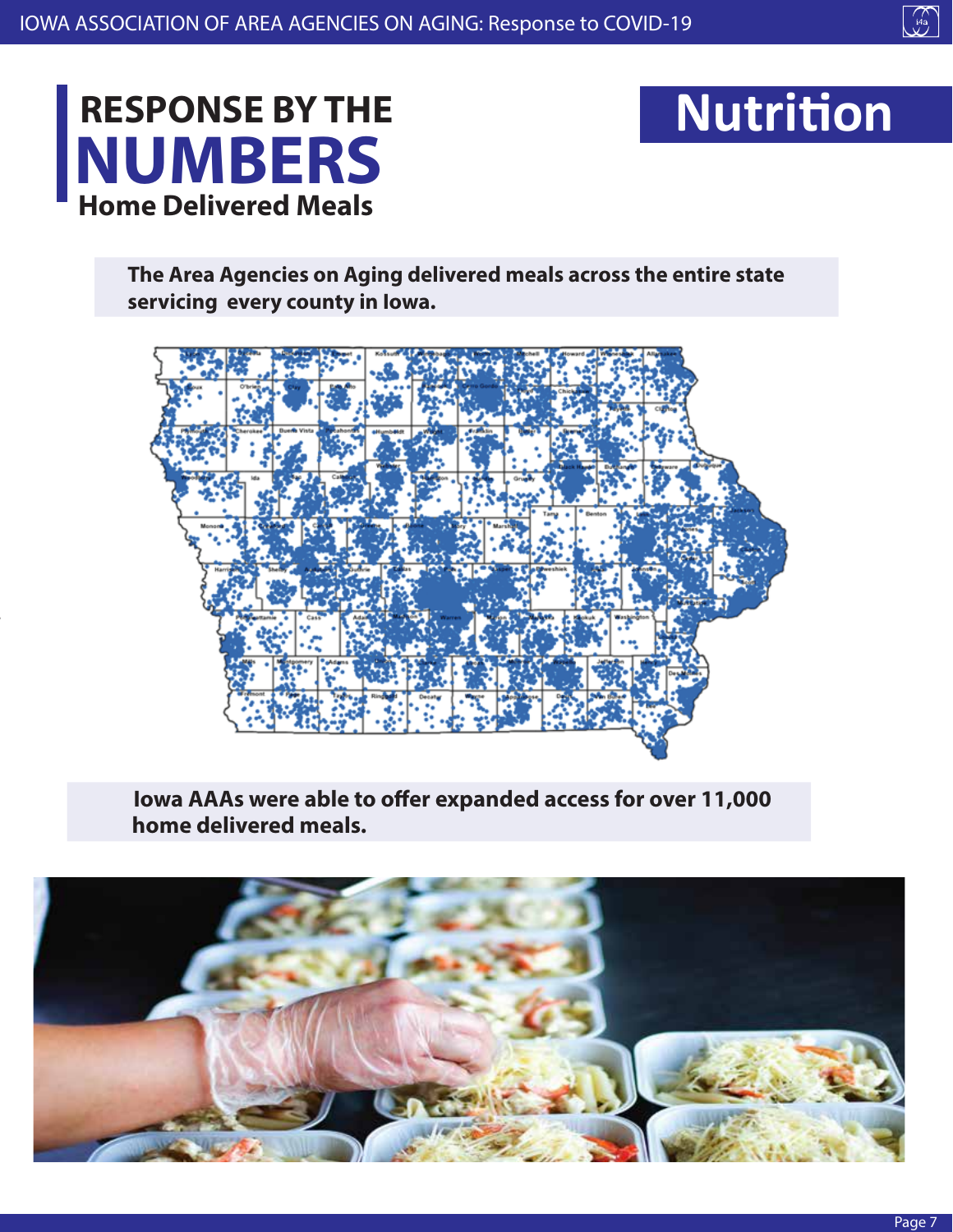# **LIVES**

## **IMPACTING Nutrition**

*"Thank you for the meals I have picked up in Marion on Thursdays. This has helped me get through these awful weeks of isolation. I had lost all desire to cook and would settle for easy… Your people are so gracious when putting things in the car that I felt someone did care about me. I am back on track now and feel I can plan and fix good meals on my own again… God bless you for the gift of food and caring."* 

**- From Heritage Area Agency on Aging**





*"The meals are delicious. The people that deliver them are courteous and very nice. I'm not sure what we would do without such a caring organization. Thanks so much!"*

*"Elderbridge Agency on Aging, together with Sister's Home Style Entrees of Humboldt, IA, are excited to announce that since April 1st we have provided 14,334 frozen meals to those in need due to COVID-19. A huge shout out to Sister's for working so diligently to ensure that meals were sent out in a timely manner! Thank you to those of you who have contributed to the nutrition program. These meals would not be possible without the generosity of those who contribute to our meal program."*

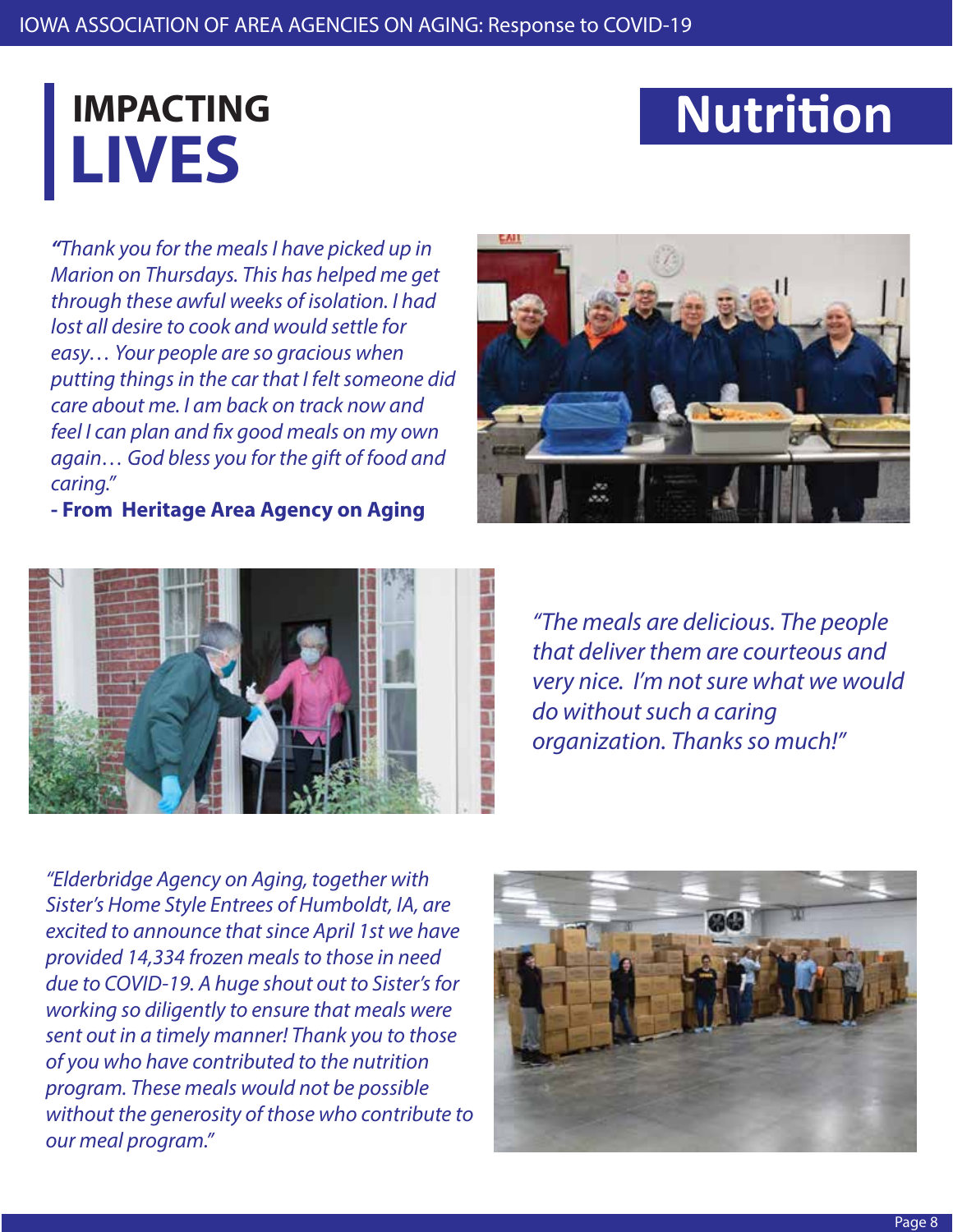## $\int_{\frac{1}{4a}}$

## **NUMBERS RESPONSE BY THE Information & Assistance**

**Information and assistance calls increased nearly 35% during the pandemic.**



**COVID-19-related information and assistance calls were received from 97 of Iowa's 99 counties**

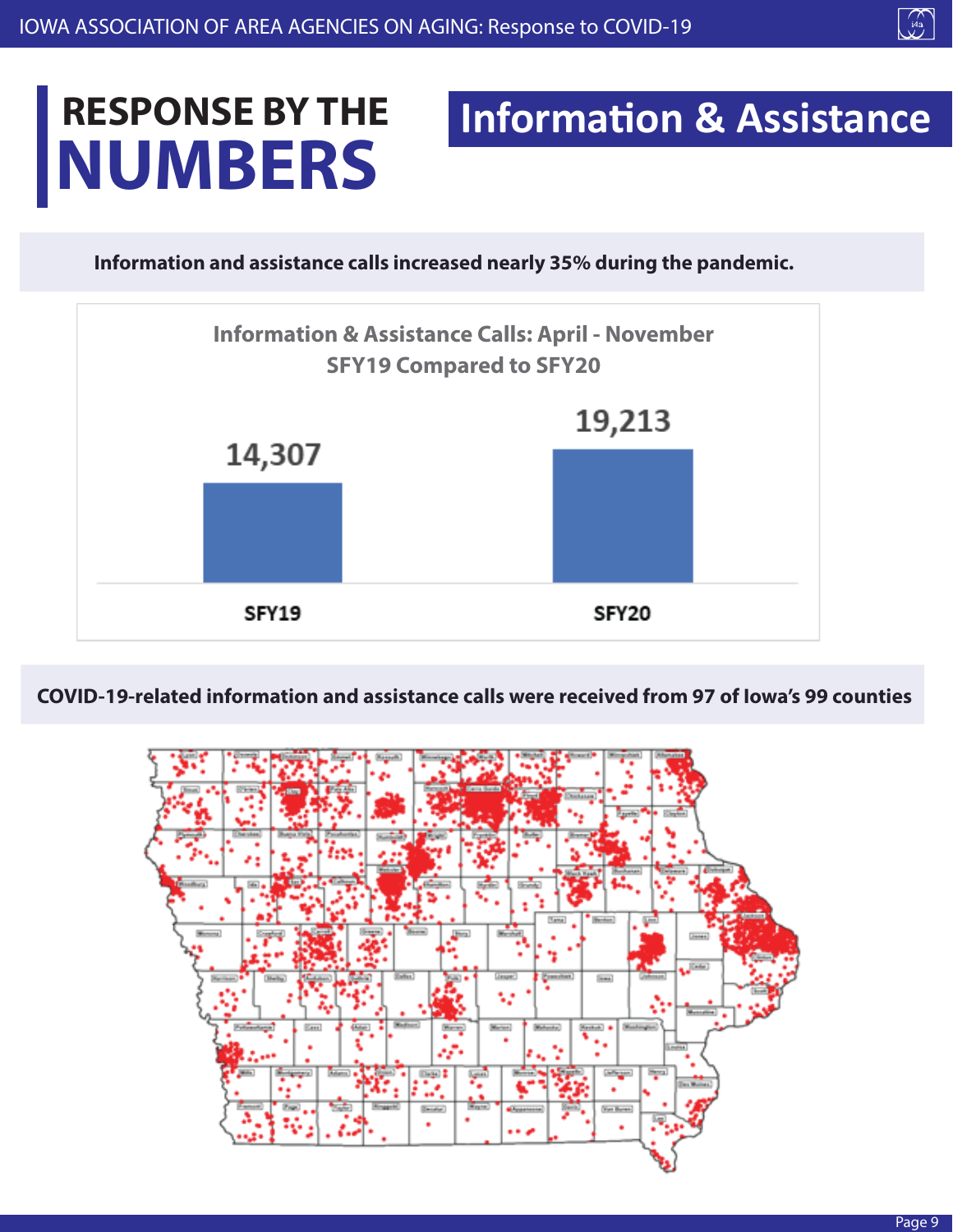# **HELP HERE TO**

## **Information & Assistance**

**Access to food/meals and basic needs (e.g., access to toilet paper, general paper products like paper towels, cleaning disinfecting items, masks) have been the most requested services during the pandemic.**



However, AAA staff proved time and time again that they were willing to go the extra **mile to and deliver creative solutions to meet client needs**

*"Thomasina had a client (who) was trying to find a way to obtain a power-lift recliner. The client desperately needed to get her feet up to reduce the fluid buildup in her legs. Money was very tight for this client. Medicare only pays a small portion of the power lift recliner, leaving the balance to be paid by the client, which could be over \$500.00 at the very least.*

*The client told Thomasina that she would be OK with a used power lift recliner. Thomasina searched for several weeks for a possible used power-lift recliner until reaching out to a colleague who said she knew of a power-lift recliner that may work for her client. The colleagues connected with a friend and was told that they would give the power-lift recliner to the client for FREE! Thomasina's client's family picked up the chair and took it to the client. The following Monday, the client called Thomasina to say how much she "loved" the power lift recliner. Thomasina and the client both sent a thank you to the owner of the power lift recliner. Her generosity truly was a blessing!" -* **Sue Anne Stoermer, Elderbridge Agency on Aging**

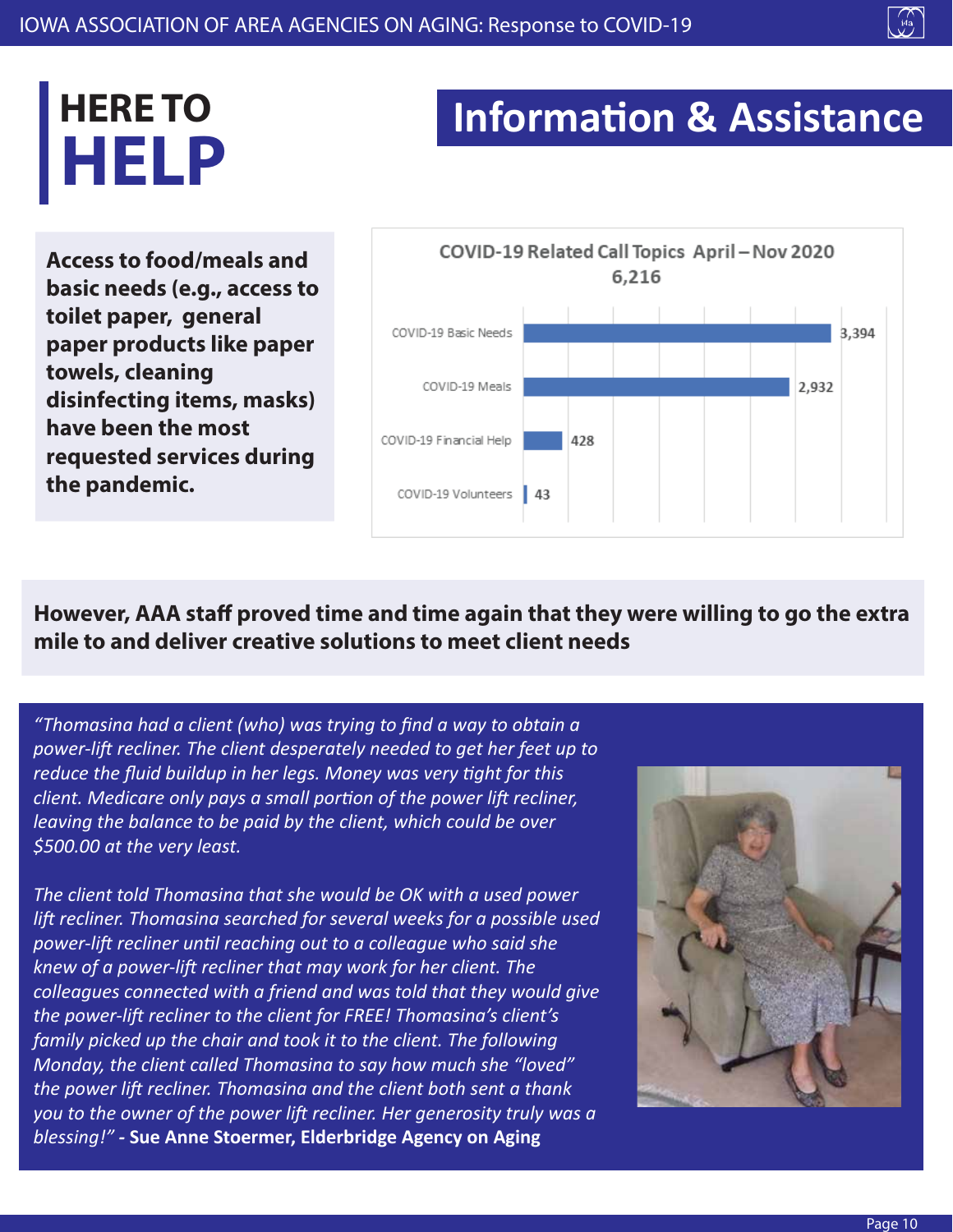# **COMFORT OFFERING**

**Social isolation was a repeated concern among families of Iowa seniors and AAA counselors alike. The health concerns raised by COVID-19 and consequential social distancing requirements, left many older Iowans alone, separated from friends and family. Iowa AAAs responded with compassion and solutions.** 

*"During the last month I have had a few telephone calls with a 90-year-old woman who lives in the same town as me, just a couple of blocks away. I helped set her up with some frozen meals a couple times. We chatted about our town, puzzles, the weather, and more. I always like to ask my callers if there is anything* 

*else they need. " The lady responded and said, "Well I don't want to be a bother, but why is it so hard to find milk?" I replied, "I didn't know it was, you know, my husband has to go to the store tonight anyway if we nd some would it be alright for him to drop some*  off to you?" She stated, "Well that would *be great!" I conrmed her milk of choice and told her I would call and let her know before my husband stopped by that evening.* 

About 20 minutes after I had gotten off *the phone with the woman my husband called and let me know he got the milk. I gave the woman a call and let her know* 



*my husband was on his way and she let me know she thought he was just pulling up to her home. I stayed on the phone with her as she conrmed it was him and during the delivery.* 

*He took the milk to her door and she told him to hang on a second because she needed to get something for him. He replied, "Oh no don't worry about it. You don't owe us anything." She demanded he wait and I heard my husband thank her. At that time I was unsure what she had given him. When my husband got home he showed me the cookies and told me that he told her not to pay us. He then stated, "I wasn't going*  to take her money, but I had to take the cookies. I don't think there is anything more offensive than not *taking a 90-year-old woman's cookies." My husband and I both laughed and smiled. "*

**-Olivia Pals, Service Specialist Elderbridge Agency on Aging**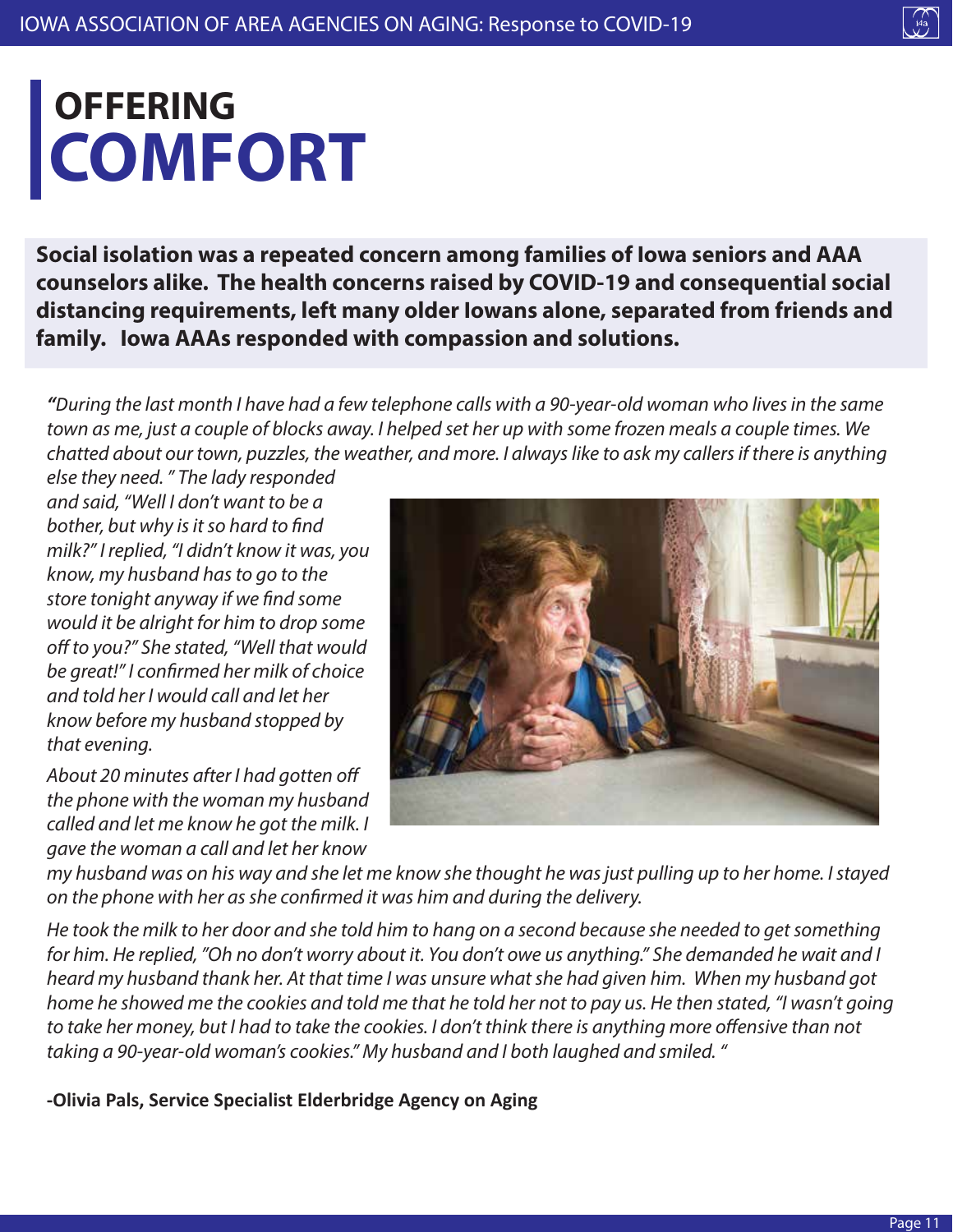# **ISOLATION BATTLING SOCIAL**

*" During this time of Covid, I've noticed on I&A calls that people need more time on phone calls just to talk and share stories about what is going on in their* 

*lives or of their experiences. They also enjoy the little antecdotes I've shared – such as the confused squirrels outside my window when their tree was trimmed prior to the tree being removed. More time is given for each call for this type of simple conversation.* 

*One of the caregivers in our group worked, the other was in her home with limited contact with her grown children. She said she looked forward to meeting together using zoom, and it gave her the opportunity to open up about her loss in caring for a daughter with disabilities, and new health diagnosis for her husband.* 



*There was a lot of uncertainty about what was going on with her husband and the lifestyle changes he (they) needed to make to keep him healthy.* 

*Utilizing Zoom has also opened up the Aging Well Series to many who would have been unable to attend in person – either due to physical limitations or the travel time to come for a 1.5 hour presentation and discussion.* 

**-Aubury Krueger-Kutchara, Connections Area Agency on Aging**

#### **INTRODUCING "GRANDPADS"**

*"One of our caregiver clients received a grandpad from our agency. Her spouse went to skilled nursing facility to gain strength after COVID. While there, she was able to talk to her family and actually see her* 



*family who live 6 hours away. Her family was also able to keep better visual on how she was doing, but also how their dad was doing in the nursing home. This device has been a Godsend to not only the caregiver, but to her family who would worry incessantly about how she is, and also how lonely she is not being able to see grandchildren and new baby great grandchildren. She did not know how to use any type of technology and doesn't even have a cell phone, but was able to understand how to use the Grandpad. Now her family all use the app* 

*to communicate. It has been wonderful for their entire family. Her husband is home now, and they continue to use the Grandpad to see and talk to their family during COVID and the holidays."* 

**- Stacia Timmer, COO, Elderbridge Agency on Aging**